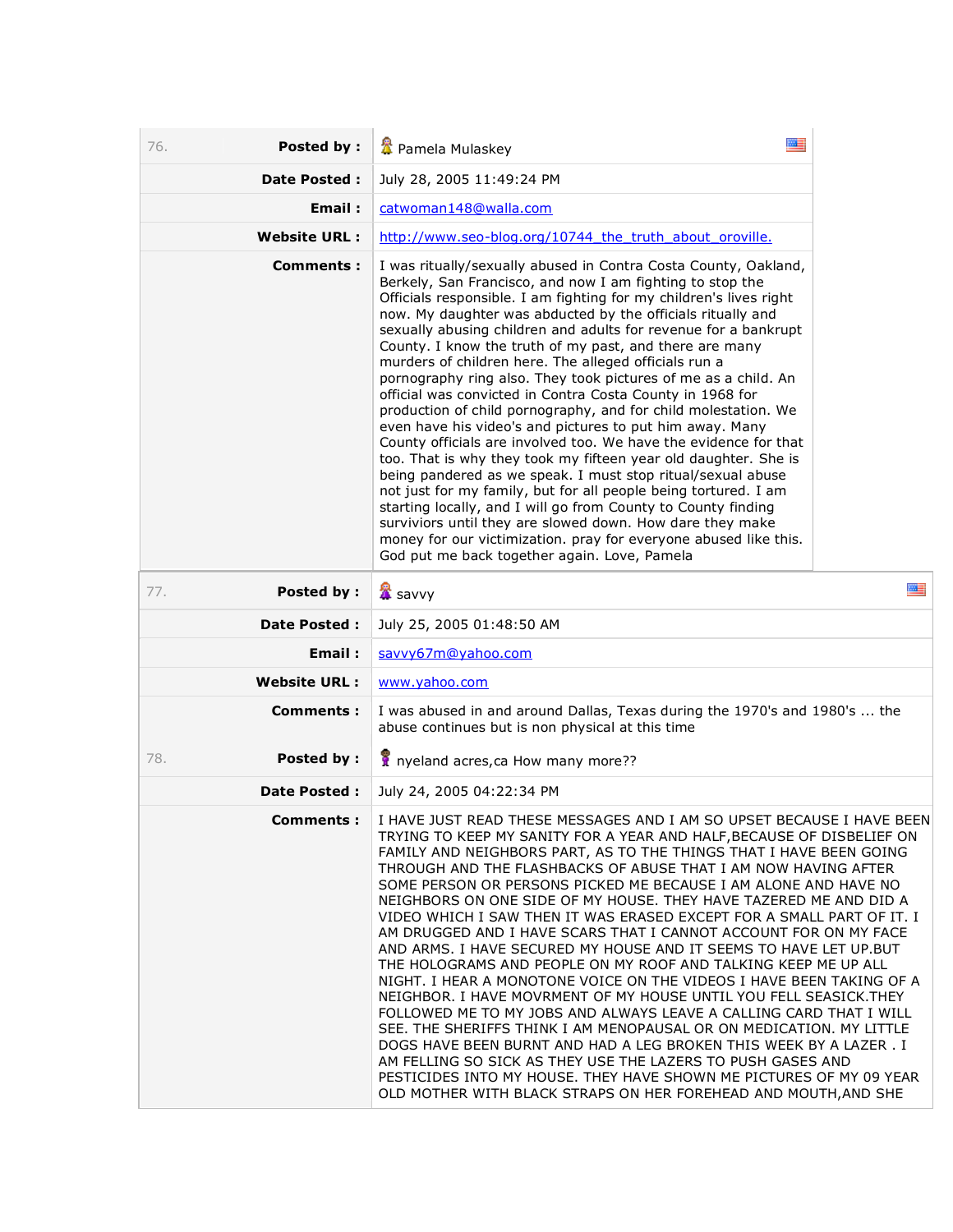|                          | HAD A BRUISE ALL THE Way on her forehead the next week. bizarre pictures are<br>showing up on my computer. is this all possible, have all my rights as a woman<br>been taken away from me, i am degraded, confused and harrassed every day and<br>night, but no one else sees or hears anything. My daughter wont stay with me<br>because she is scared. I know hypnosis and mindcontrol is being used with some<br>kind of pulsating machine that goes right through me. Am I going to die like<br>this??? |  |
|--------------------------|-------------------------------------------------------------------------------------------------------------------------------------------------------------------------------------------------------------------------------------------------------------------------------------------------------------------------------------------------------------------------------------------------------------------------------------------------------------------------------------------------------------|--|
| <b>Posted by:</b><br>79. | 麗<br>Another No-self                                                                                                                                                                                                                                                                                                                                                                                                                                                                                        |  |
| <b>Date Posted:</b>      | July 23, 2005 08:40:00 AM                                                                                                                                                                                                                                                                                                                                                                                                                                                                                   |  |
| Email:                   | inhiding273@yahoo.com                                                                                                                                                                                                                                                                                                                                                                                                                                                                                       |  |
| Comments:                | Anderson, North Dakota. I was ritallisticly abused as far back as I can remember.<br>The ENTIRE town does it. School, police, everyone. I had to leave in the dark of<br>night and walk 100 miles and sneak into Canada to get away. I left with 2 others.<br>They were shot dead as we were hunted like animals.                                                                                                                                                                                           |  |
| Posted by:<br>80.        | <b>DR LORNA BROWN</b>                                                                                                                                                                                                                                                                                                                                                                                                                                                                                       |  |
| <b>Date Posted:</b>      | July 07, 2005 06:54:29 AM                                                                                                                                                                                                                                                                                                                                                                                                                                                                                   |  |
| Email:                   | liwbrown@iafrica.com                                                                                                                                                                                                                                                                                                                                                                                                                                                                                        |  |
| Comments:                | I have worked with a survivor gho lives in South Africa and was ritually abused<br>and suffered mind control in USA and South Africa in late 50's and early 60's                                                                                                                                                                                                                                                                                                                                            |  |
| <b>Posted by:</b><br>81. | 圖書<br>置 Cynthia                                                                                                                                                                                                                                                                                                                                                                                                                                                                                             |  |
| <b>Date Posted:</b>      | July 06, 2005 05:01:53 AM                                                                                                                                                                                                                                                                                                                                                                                                                                                                                   |  |
| <b>Comments:</b>         | Sandusky and Tiffin Ohio SRA starting as an infant family involved as well as<br>members of a social club and a school in Tiffin that no longer is used as a school.                                                                                                                                                                                                                                                                                                                                        |  |
| <b>Posted by:</b><br>82. | Willow Rain                                                                                                                                                                                                                                                                                                                                                                                                                                                                                                 |  |
| Date Posted :            | June 29, 2005 01:32:56 PM                                                                                                                                                                                                                                                                                                                                                                                                                                                                                   |  |
| Comments :               | Survivor of sophisticated network of international multi-generational family ritual<br>abuse in cult group settings, with primary participants being members of church<br>and missionary communities. Everywhere we moved, the "Group" was there.                                                                                                                                                                                                                                                           |  |
| <b>Posted by:</b><br>83. | <b>Sec.</b><br>K Anna                                                                                                                                                                                                                                                                                                                                                                                                                                                                                       |  |
| <b>Date Posted:</b>      | June 23, 2005 06:12:39 PM                                                                                                                                                                                                                                                                                                                                                                                                                                                                                   |  |
| <b>Comments:</b>         | birth to present day, trying to create safety in my life and stop/limit the<br>accessingfreemason connection, also illuminati connection, some abuse similar<br>to govt mind control in the U.Shome life just as bad as cult lifedon't know any<br>survivors in NZ, wish I did, hard to fight this alone                                                                                                                                                                                                    |  |
| <b>Posted by:</b><br>84. | ÷.<br><b>X</b> sunny                                                                                                                                                                                                                                                                                                                                                                                                                                                                                        |  |
| Date Posted :            | June 15, 2005 05:40:38 AM                                                                                                                                                                                                                                                                                                                                                                                                                                                                                   |  |
| Email:                   | blondie1961au@hotmai.com                                                                                                                                                                                                                                                                                                                                                                                                                                                                                    |  |
| Comments :               | Was abused from the age of 5 until the age of 12, in the southeast suburbs of<br>Sydney.                                                                                                                                                                                                                                                                                                                                                                                                                    |  |
| <b>Posted by:</b><br>85. | 墨<br>Don Hintz an sons                                                                                                                                                                                                                                                                                                                                                                                                                                                                                      |  |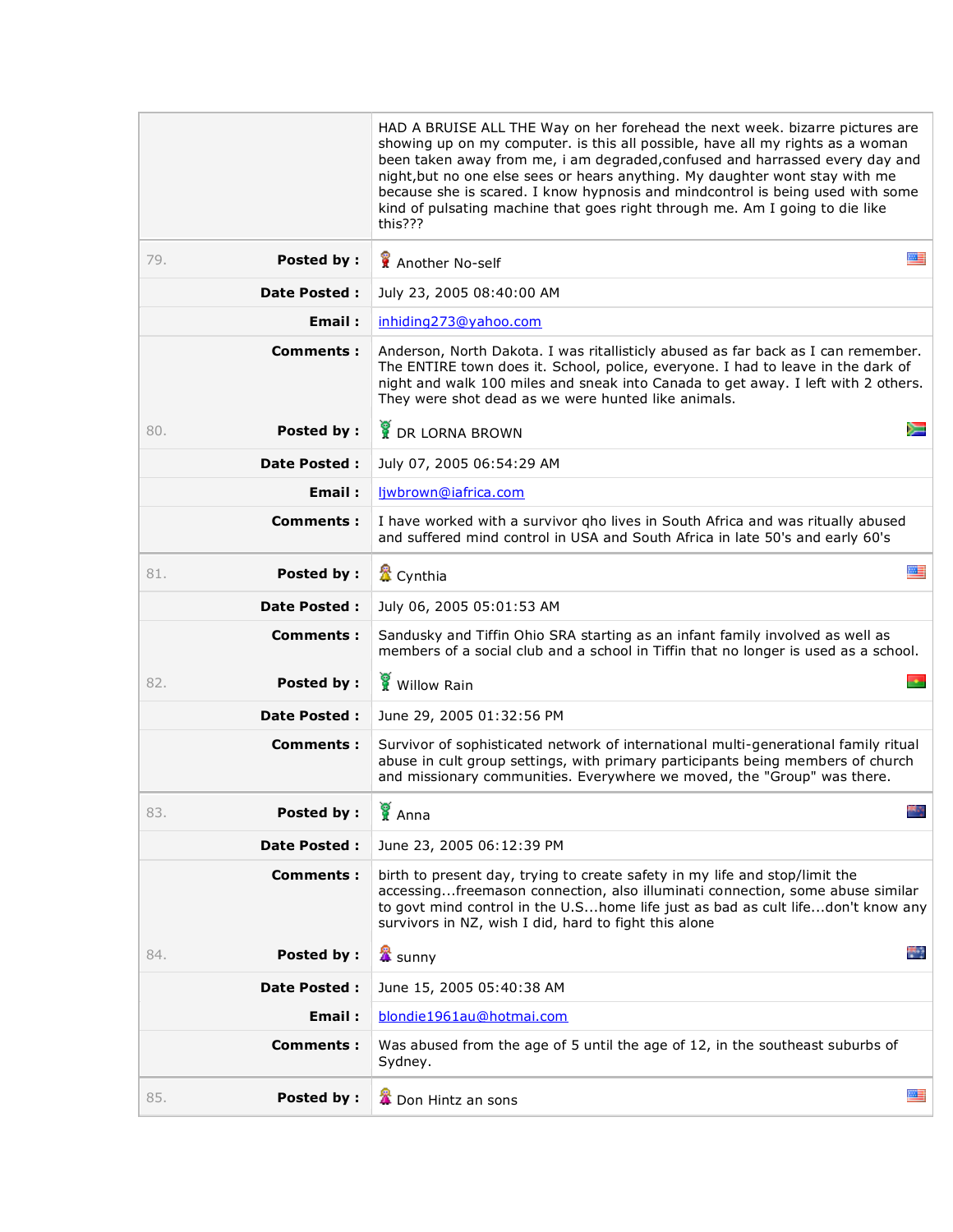| <b>Date Posted:</b>      | June 12, 2005 10:06:34 PM                                                                                                                                                                                                                                                                                                                                                                                                                                                                                                                                                                          |  |
|--------------------------|----------------------------------------------------------------------------------------------------------------------------------------------------------------------------------------------------------------------------------------------------------------------------------------------------------------------------------------------------------------------------------------------------------------------------------------------------------------------------------------------------------------------------------------------------------------------------------------------------|--|
| Email:                   | propain@sssnet.com                                                                                                                                                                                                                                                                                                                                                                                                                                                                                                                                                                                 |  |
| <b>Website URL:</b>      | www.geocities.com/thebreeze327/donnie.html                                                                                                                                                                                                                                                                                                                                                                                                                                                                                                                                                         |  |
| Comments :               | Goverment coverup all police agencies even feds woman systematicaly<br>drugged, raped brain damaged and TORTURED in an oil refinery in Ohio ! Refusal<br>to do job by all feds to PROTECT OIL COMPANY !!!<br>ы                                                                                                                                                                                                                                                                                                                                                                                     |  |
|                          |                                                                                                                                                                                                                                                                                                                                                                                                                                                                                                                                                                                                    |  |
|                          |                                                                                                                                                                                                                                                                                                                                                                                                                                                                                                                                                                                                    |  |
|                          |                                                                                                                                                                                                                                                                                                                                                                                                                                                                                                                                                                                                    |  |
|                          |                                                                                                                                                                                                                                                                                                                                                                                                                                                                                                                                                                                                    |  |
| Posted by:<br>87.        | $\frac{1}{2}$ TKJ<br>墨                                                                                                                                                                                                                                                                                                                                                                                                                                                                                                                                                                             |  |
| <b>Date Posted:</b>      | June 05, 2005 04:58:36 PM                                                                                                                                                                                                                                                                                                                                                                                                                                                                                                                                                                          |  |
| Comments :               | A small town named Waynesboro, Tennessee was were my world was turned<br>upside down and inside out.                                                                                                                                                                                                                                                                                                                                                                                                                                                                                               |  |
| Posted by:<br>88.        | 四三<br><b>R</b> Bruce Hecht                                                                                                                                                                                                                                                                                                                                                                                                                                                                                                                                                                         |  |
| <b>Date Posted:</b>      | May 26, 2005 04:49:13 PM                                                                                                                                                                                                                                                                                                                                                                                                                                                                                                                                                                           |  |
| Email:                   | Bruce hecht@hotmail.com                                                                                                                                                                                                                                                                                                                                                                                                                                                                                                                                                                            |  |
| Comments:                | I was sra abused and and almost killed when I was 12 years old by cousins who<br>are generational occult family at Sandusky, Ohio Sept. 1974., Blach mass, satanic<br>wedding. Jesus is the only way to heal, he is the antidote to the devil and will give<br>eternall life to anyone who asks him to be their saviour, He will restore you with<br>the truth and save you from eternal hell and the tortures of satan and his<br>powers. Everone , good or bad will not go to heaven unless they have Jesus.<br>contact www.gregoryreid.com for christian healing                                |  |
| <b>Posted by:</b><br>89. | <mark>公</mark> sondra                                                                                                                                                                                                                                                                                                                                                                                                                                                                                                                                                                              |  |
| <b>Date Posted:</b>      | May 17, 2005 09:50:56 PM                                                                                                                                                                                                                                                                                                                                                                                                                                                                                                                                                                           |  |
| Email :                  | sjball@mindspring.com                                                                                                                                                                                                                                                                                                                                                                                                                                                                                                                                                                              |  |
| <b>Website URL:</b>      | http://www.sondra.net/al/                                                                                                                                                                                                                                                                                                                                                                                                                                                                                                                                                                          |  |
| <b>Comments:</b>         | i underwent ritual abuse starting as an infant in a little back woods town in<br>Kentucky named Pine Knot                                                                                                                                                                                                                                                                                                                                                                                                                                                                                          |  |
| Posted by:<br>90.        | 四目<br><b>魯</b> Danielle                                                                                                                                                                                                                                                                                                                                                                                                                                                                                                                                                                            |  |
| Date Posted :            | May 15, 2005 07:00:09 PM                                                                                                                                                                                                                                                                                                                                                                                                                                                                                                                                                                           |  |
| <b>Email:</b>            | PurpleHeart0307@aol.com                                                                                                                                                                                                                                                                                                                                                                                                                                                                                                                                                                            |  |
| Comments:                | A friend gave me a book a guide for survivors of ritual abuse. What has kept me<br>from going completly insane is that my childhood was almost as bad. I am trying<br>to get a support system together for myself that has people who have gone<br>through what i have. I didnt understand what I was getting into. And I left after 2<br>months. I get very little sleep for long streches at time. And the horrors that have<br>gone on in my mind are to me unbelivable even if i have survived through them.<br>Then i see what has been done to the children much worse than was ever done to |  |

 $\begin{array}{c} \begin{array}{c} \begin{array}{c} \begin{array}{c} \end{array} \end{array} \end{array} \end{array}$